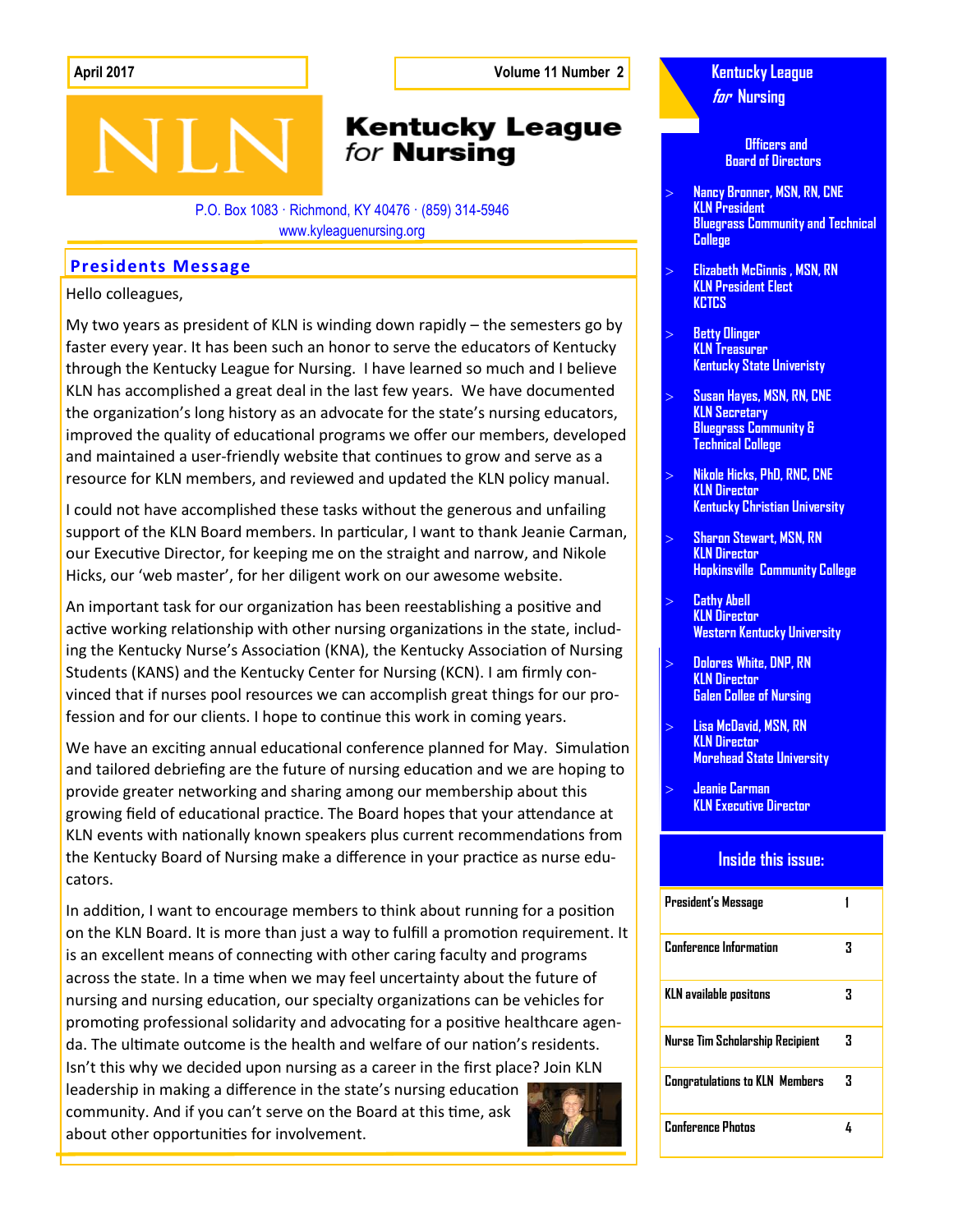# **13th Annual Nurse Educator Conference and Meeting '***Shaping Student Thinking: Strategies for Implementing Debriefing Across the Curriculum'*

**May 18-19, 2017**

Crown Plaza Louisville, KY Airport Expo Center

The 2015 Living Document from the National League for Nursing (NLN), authored in collaboration with the International Nursing Association for Clinical Simulation and Learning (INACSL), makes a clear statement for the use of evidence and theory-based debriefing in more than just a post-simulation setting. The call to action: "*How will we integrate the principles of debriefing across the curriculum to co-create contextual learning environments and actively engage students in the process for transformational learning?"* The KLN 13th Annual Nurse Educator Conference will address topics related to answering this call to action.

#### **We are excited to have Carol Durham, EdD, RN, ANEF, FAAN as the Keynote Speaker**



Carol Fowler Durham is a Professor and Director of the Education-Innovation-Simulation Learning Environments at the University of North Carolina at Chapel Hill School of Nursing.

As a member of the Robert Wood Johnson Fellow-ship's Quality and Safety Education for Nurses (QSEN) project, Dr. Durham has developed simulation-based learning educational experiences that reflect cutting edge pedagogy. Dr. Durham has made significant and sustaining contributions interprofessional education and is a leader in pre-paring faculty to integrate the topics of quality and safety across the curriculum in the education of healthcare providers. She uses innovative strategies such as *Friday Night at the ER* to demonstrate the system of care in which healthcare profes-

sionals influence outcomes and to uncover bias and behaviors that affect quality in patient care.

#### **Special Evening Entertainment for Conference Attendees**

A fun event is planned at the *DERBY DINNER PLAYHOUSE* for Thursday evening, May 18. We have reserved 60 seats for the performance of "**Sister Act**." Admission includes your meal and beverage (coffee or tea). Other beverages or desserts are an additional cost. The limited tickets are expected to be taken early. Register to reserve your ticket!

**Check out all the other exciting adventures Louisville has to offer at: www.gotolouisville,com**

**Church Hill Downs—-Kentucky Derby Museum— Slugger Museum — Louisville Zoo—Fourth Street Live**

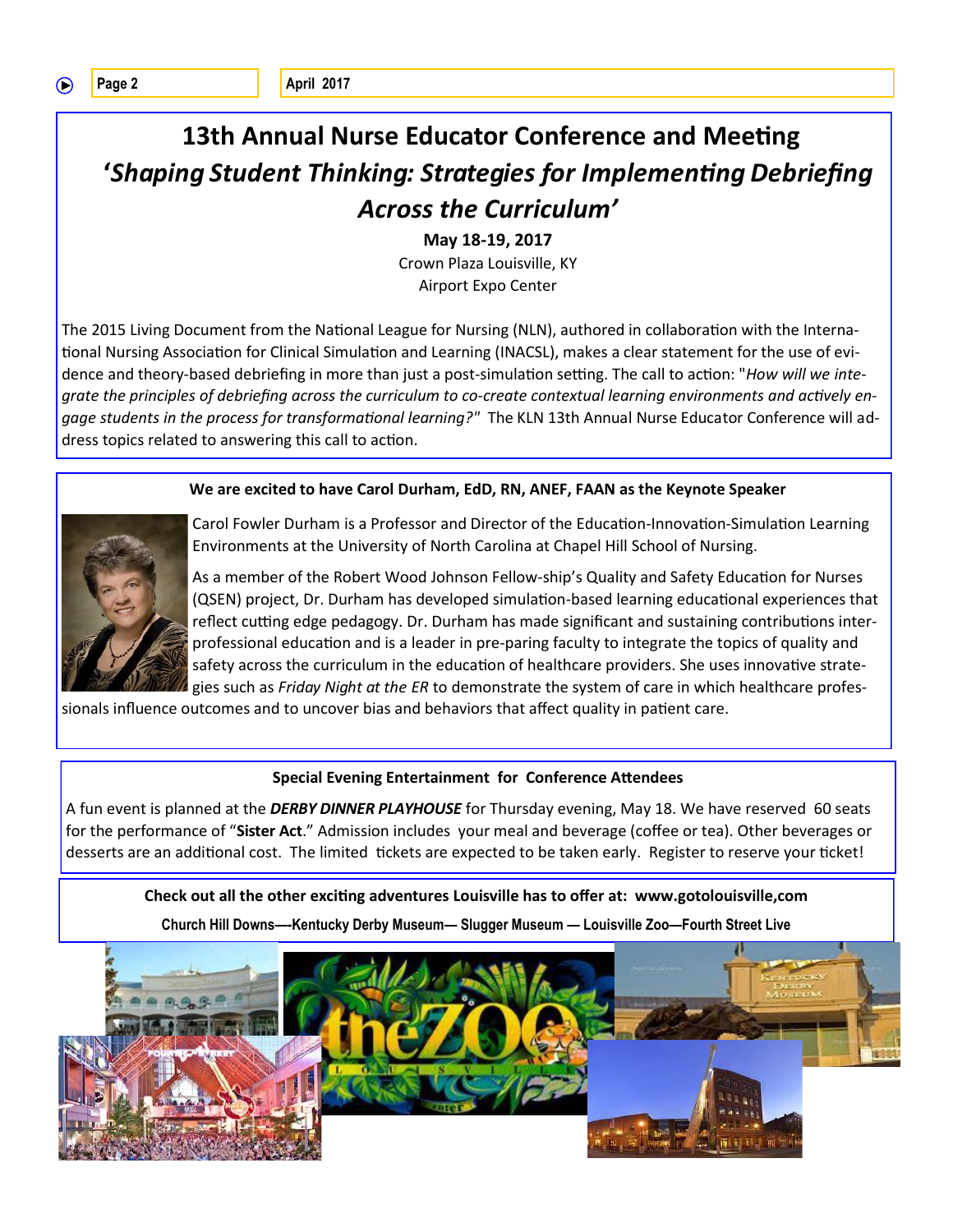$\bigcirc$ 



**R. Faith Corbin, MSN, RN, from Campbellsville University School of Nursing was the recipient of the NurseTime® Scholarship.** Faith stated "Thank you so much for awarding me the 2016 Nurse Tim Scholarship. It has truly been a blessing! I have not only been empowered in the classroom by Nurse Tim's active learning strategies but my students have been as well. Students in my classroom are more en-

gaged and have increased their critical thinking abilities. Thanks again for your investment in my future as an educator as well as the students that I touch in my classroom!"

We also want to thank NurseTim for his generosity.

- **Congratulations to Dr. Lori Alexander for receiving her DNP from Western Kentucky University (WKU) in December of 2017. Dr. Alexander is a nurse educator in the RN to BSN program at WKU.**
- **Congratulations to Charles "Chad" Rogers for receiving his Post-Masters Certification in Family Nurse Practitioner from Northern Kentucky University in September 2016. Chad is an Associate Professor of Nursing in the BSN program at Morehead State University.**

**Please submit information regarding members' achievements for future newsletters!**